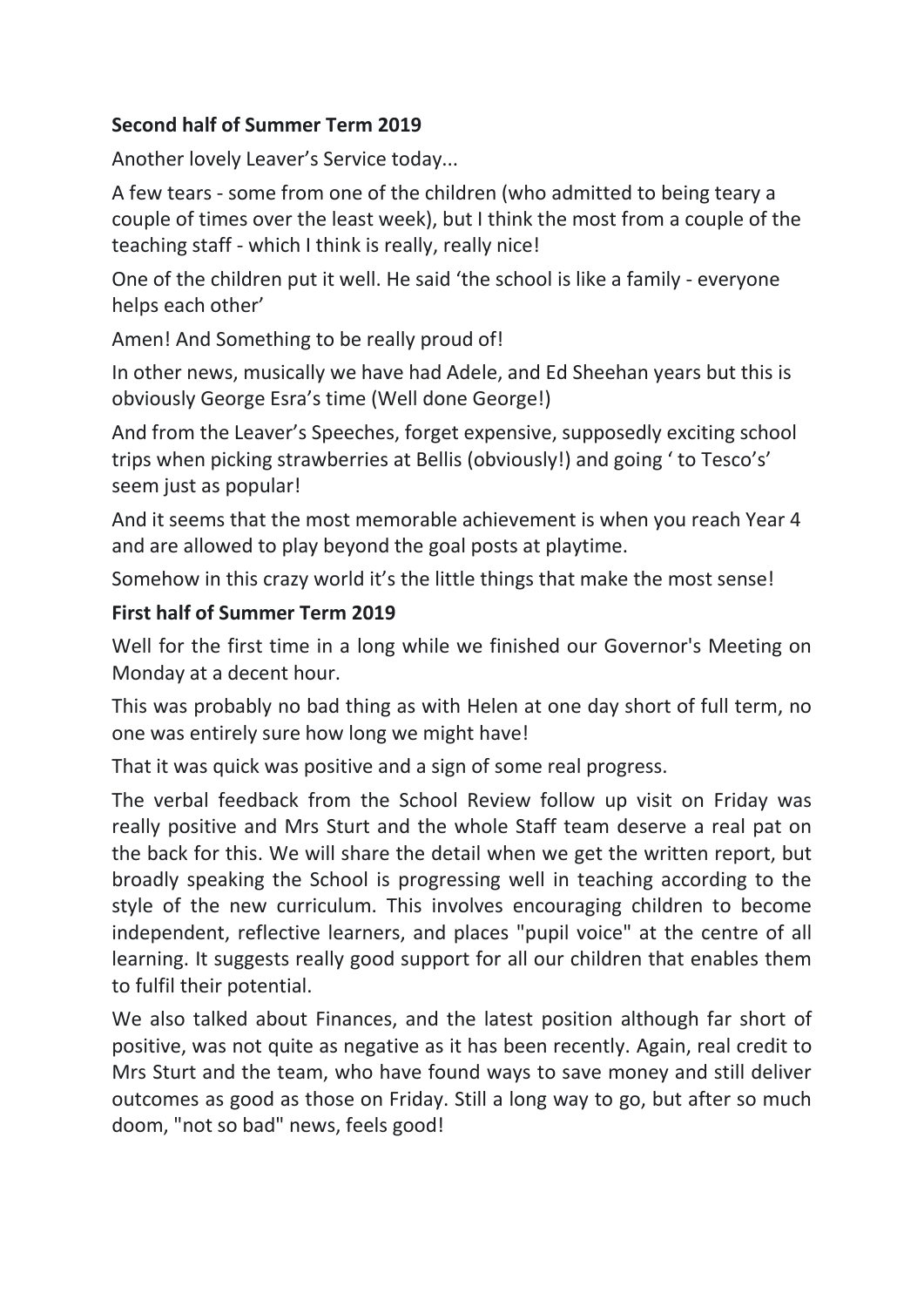And we had an update from our working group on how to improve the website. They have identified an excellent and decently priced platform that would be relatively easy to migrate to, easier to update, and with functions that could allow things like booking slots for Parents Evenings on line. It should also be able to integrate or link content to/from other sites such as the Council website and Holt School Community Facebook Group.

We have enough money within the School fund to pay for this - and as the School fund is the School's money rather than the Local Authority's we can choose how we spend it. We think with time for set and testing, we could have something in place for the new school year. So that is where we are heading, and will keep you posted on progress.

Finally, one of our Parent Governors (Gwyn Jones) stood down at our last meeting. Gwyn has made a great contribution to the School as a Parent, a Governor and (some years ago) as a pupil. We will miss him and thank him for giving up his time to help the school. This means that we have a vacancy for a Parent Governor and I will let you know more about the role and how to apply later this week for anyone that might be interested.

# **Second half of Spring Term 2019**

More about the rest of Monday's Governor's Meeting later but let's start with news from the School Council.

Thanks to Crystal and Jack for coming in and telling us about what you have been doing. And you have been busy! Great to see you tackling the stuff that matters to the school community such as the speed of vehicles passing the school...

# **First half of Spring Term 2019**

So with "Blue Monday" in full swing for around eighteen hours or so we began our January 2019 Governors Meeting.

We started with an update and question/answer session from Jane Borthwick and Ruth Price Roberts. Both are from GwE, the consortium that works on behalf of Local Authorities across North Wales to help schools improve. Ruth is our School Improvement Adviser and visits the school termly. Jane coordinates School Improvement Adviser activity across Wrexham.

Both were here to talk about the School Review process that I told you about in our last blog. In November a team of staff from GwE, the Local Authority, and a Head Teacher from another school spent a day in school talking to children and examining how they are learning.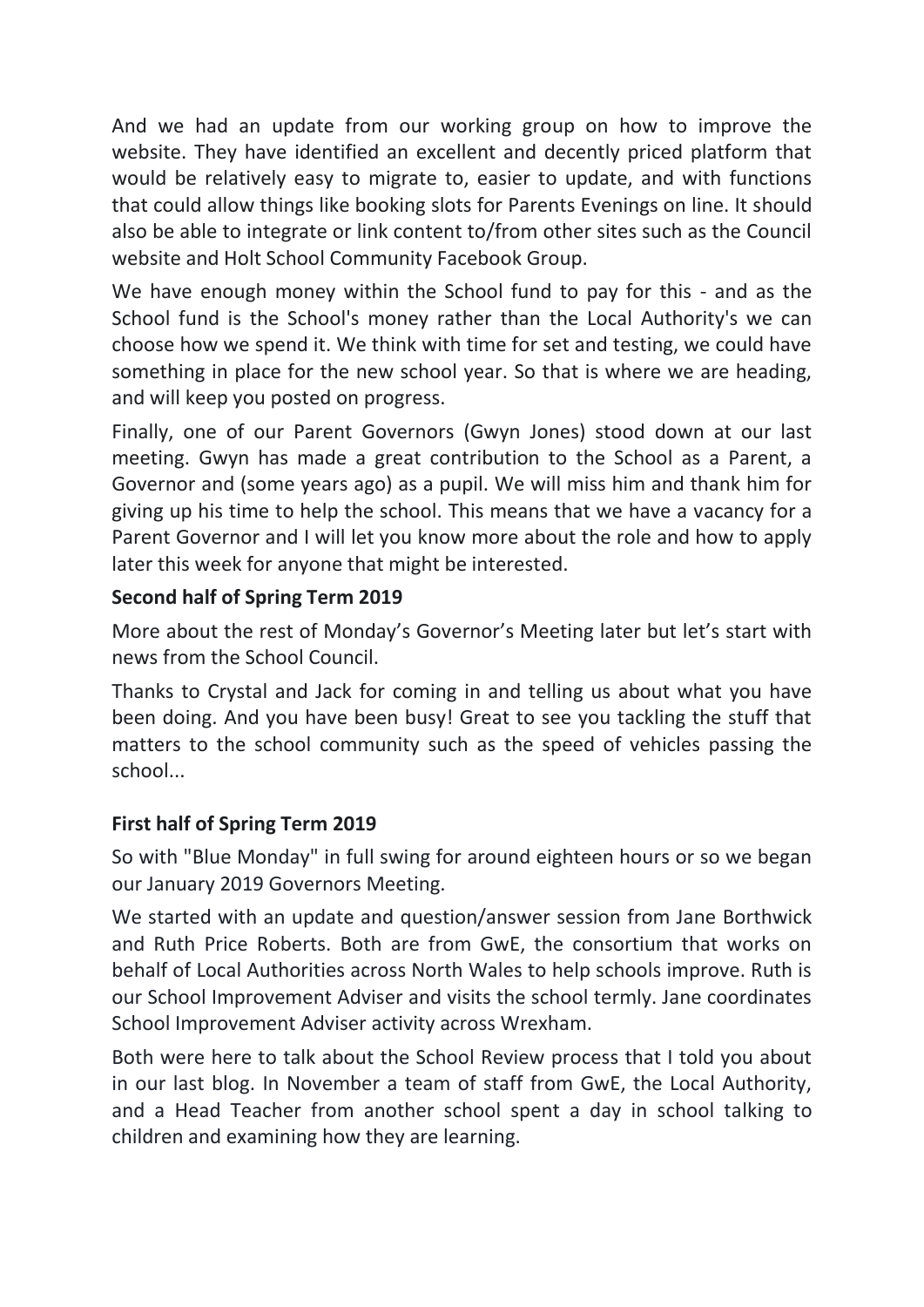The way that schools encourage children to learn will change with the new Curriculum that is being introduced from September 2019. Estyn will reflect these changes in their approach this year with School's inspected not on how they are delivering the old curriculum, but on their readiness to deliver the new one. The findings of the review (on the screenshot below) are very positive, and the learning for the school is not onerous (described as "tweaking" by GwE). But with the new curriculum, (and Estyn) due relatively soon, the Local Authority via GwE are pushing the school to make these "tweaks" quickly.

Whilst this puts staff under more pressure, reading between the lines one suspects that there have been a couple of school's inspected recently using the new focus, that have not come out as quite well as expected in terms of their final grading. The pressure from the Local Authority seems to be around ensuring that everything possible will have been done prior to Inspection. And to be fair it would be a shame to let the hard work of the last five years and the grade that the school deserves, to be compromised for lack of a bit of last minute "tweaking". None the less, staff have been (and will be) putting in the hours over the next few weeks.

The website was another subject of discussion, and I know has been a recent topic of discussion on the Holt School Community Facebook Group this week. There is consensus that the site needs improvement, but less as to what that should be, how it should be done or who should do it. We seem to have one or both of two problems: "Content" and or "Capability". By content I mean that over the years the site has been loaded with so much information that much of it has become out of date or irrelevant. Although Hannah Jones has done a great job of thinning this out, there are still some gaps, and it may be that the site is not providing the content that parents and other potential users need. By capability I mean that the site is nine years old, relatively basic, and may not be capable of providing the functions that parents and other potential users want.

The funding that the school receives from the Local Authority does not include anything for a website, and despite "Digital Competency" being a core element of both the existing and new curriculum, the school has had to rely on donations from our ever generous local benefactors to fund the resources (iPads, Chromebook's etc) necessary to achieve this competency. In such circumstances it is hard to imagine the school being in a position to justify any significant spend on a state of the art website. But this does not have to be as negative as it sounds. There is a difference between what parents and others users "want" and what they "need". In a digital world, there will be people in our school or nearby community with the skills that could allow us to get the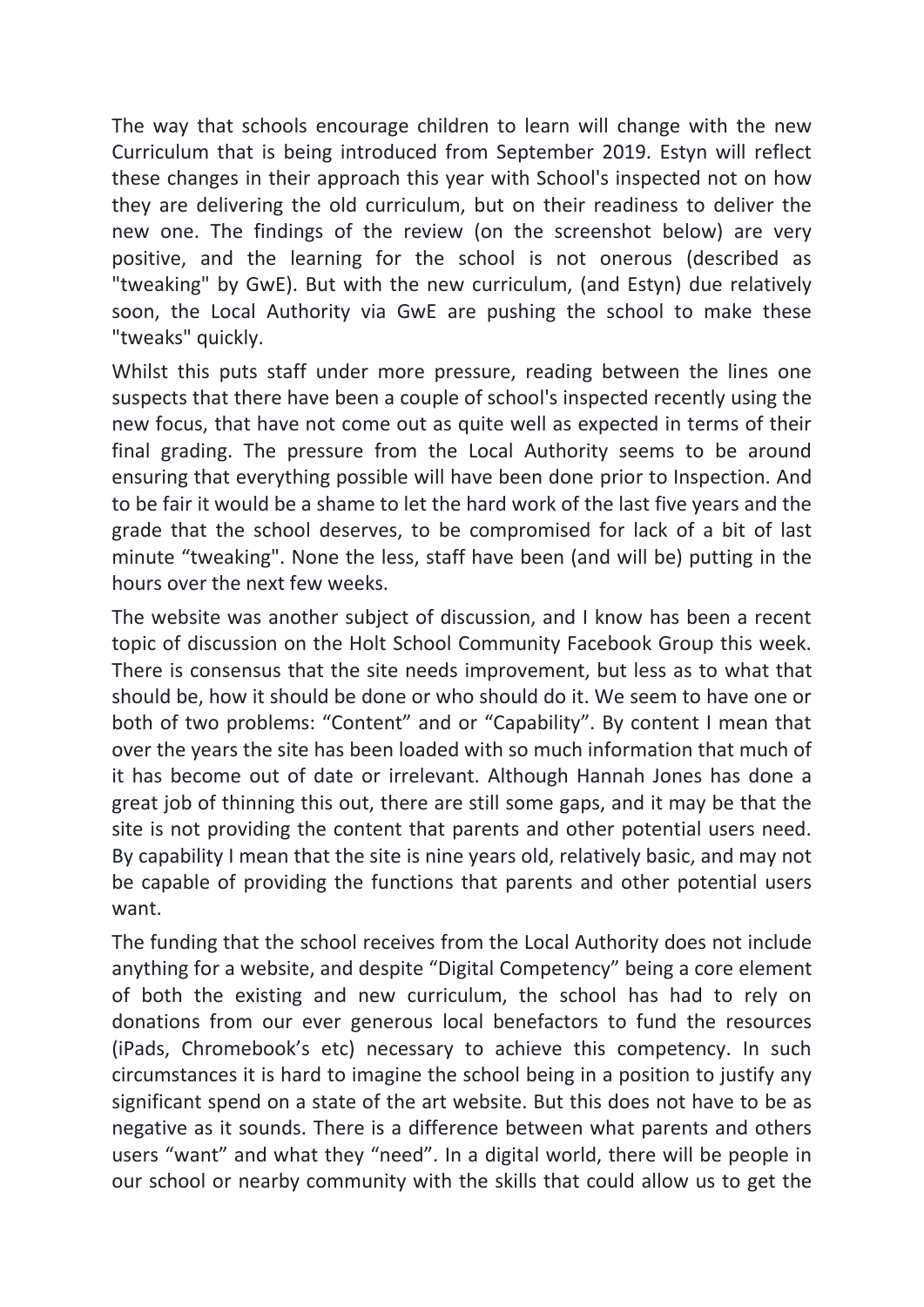best out of our existing capability and (if needed) identify the most cost effective way to add a little bit more. It may be that if we can clearly identify what we "need" the website to provide, and can find a skilled resource willing to help, that we can get enough out of our present capability to deliver it, or at least come within a small cost of delivering it.

We ended our evening with an "old chestnut". Cool Cats was set up at the request of Governors some years ago to provide the quality child care before and after school that is so essential for families where both parents work. It offers child care at competitive rates and Julie Furber has always been determined to keep the cost to families as low as possible. The before school session comfortably breaks even – pupil numbers are higher and the overall staff costs lower than the longer after school session.

However depending on numbers the after school session can sometimes run at a loss. Whilst some loss can be offset by the morning session, we have to be careful to ensure that this is not too much or too often. School run "after school" clubs add to, or even cause this loss, The balance is delicate and Cool Cats are concerned that it might not be right at the moment. School numbers are lower this year and this may have an impact and there are possibly more clubs running at the moment than usual. These clubs only run for a set number of weeks, so the situation may rectify itself, but it is something that we will need to keep an eye on. And it is important for parents to know that this situation does arise every so often, and understand why. Over the years our annual parent survey has often asked for more after school clubs. Our response has always been consistent and is that the school will run as many as it can but that the number will be limited by the need to maintain the balance that allows Cool Cats to continue to operate.

## **Second half of Autumn Term 2018**

## Happy New Year!

It has been a busy few weeks for reasons that I will get to in a later post, but for now as is customary at the end of one year and the start of the next - a look back....

You may remember that in October we posted feedback from the Parental Questionnaire completed at the end of the last school year, some of which said that the school should do more within the community.

As Governors - all of whom are from the local community we were a little surprised by this as we felt that the school was very well engaged with the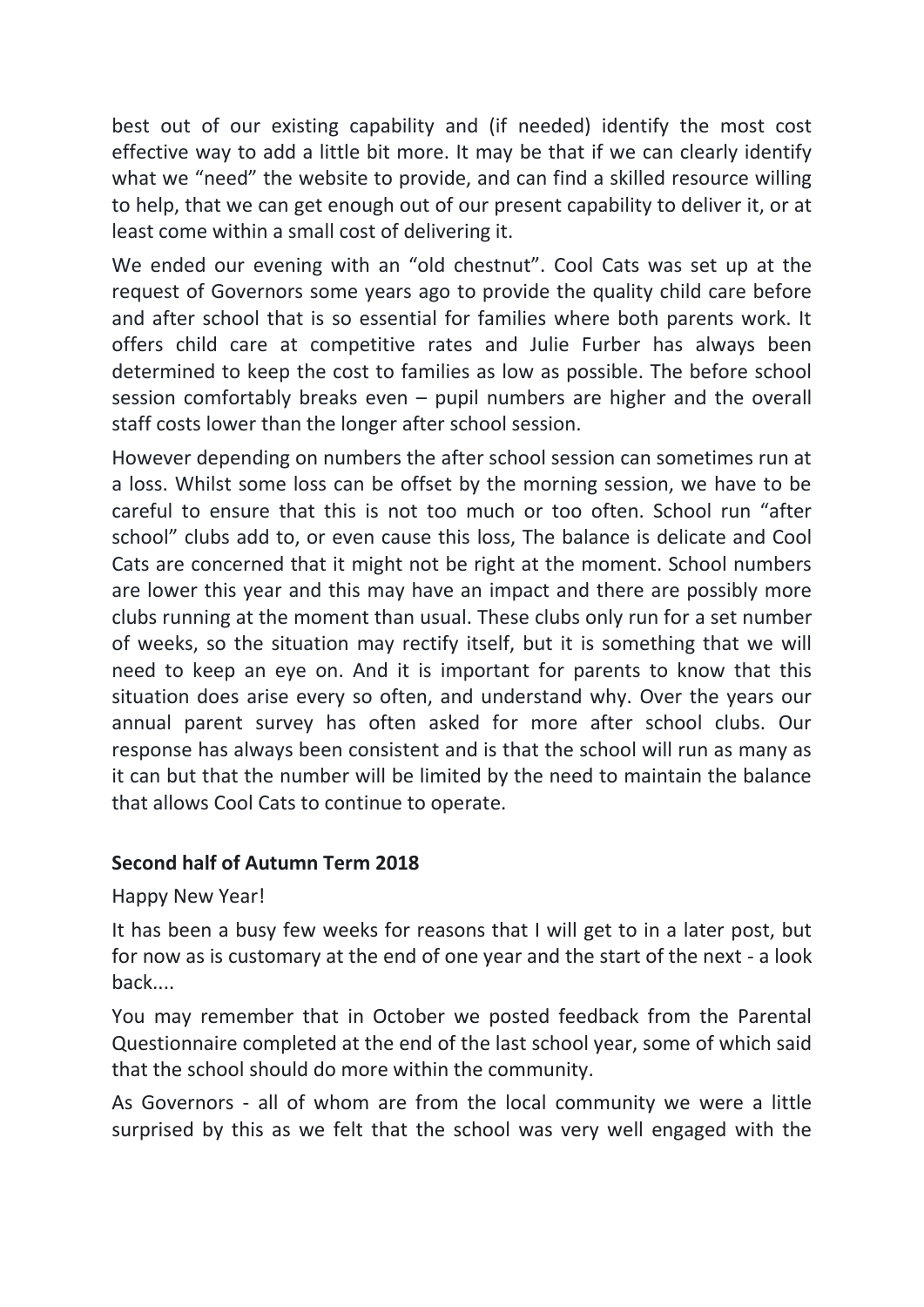community, and so we thought that we would share with you some (but by no means all) of the School's involvement with the community during this term.

In October School held a Harvest Celebration. Children contributed a range of food items that were distributed to the Wrexham Food Bank. The children entertained guests from the village with a selection of 'Harvest' items such as poems, stories and songs. All money from the event was given to Action Aid.

Foundation Phase pupils went pumpkin picking at Bellis' Garden Centre as part of their Wellie Wednesday activities. Some addition children were interviewed with Mrs. Sturt as part of a 'Harvest' podcast for BBC Radio Wales.

In November....Andy Birch worked with our Foundation Phase pupils to update the external walls into a woodland theme area using graffiti style artwork.

Lady Hanmer visited school to talk to the children about the 'Clean Up Clwyd' Eco competition that the school has been part of.

Pupils Attended Healthy School's presentation in Wrexham

In December children sang carols at Bellis' as part of the welcome for Father Christmas.

Parents and other members of the Community attended the school's annual Christmas Concerts.

Friends of Holt School hosted a Christmas Fayre

Father Tudor hosted the School at its annual Carol Service in St Chad's.

And through-out the term…

Father Tudor visited school on Tuesday mornings to lead worship.

PC Stuart led workshops with pupils in Years 1 and 6...

And there will be other things that I have not captured here. And of course there is all that we do to engage via this page. It does not seem too bad for one term does it?

Look forward to engaging with you more in 2019!

## **First half of Autumn Term 2018**

At our first Governor's Meeting of the year last week we reviewed the feedback from the Parental Questionnaires completed at the end of last year.

You can see these results compared with the previous year on the screenshot below. Figures are PERCENTAGES and GREEN shading is where this year's response has improved, ORANGE is where it is broadly the same and RED...well the good news is that there are no reds.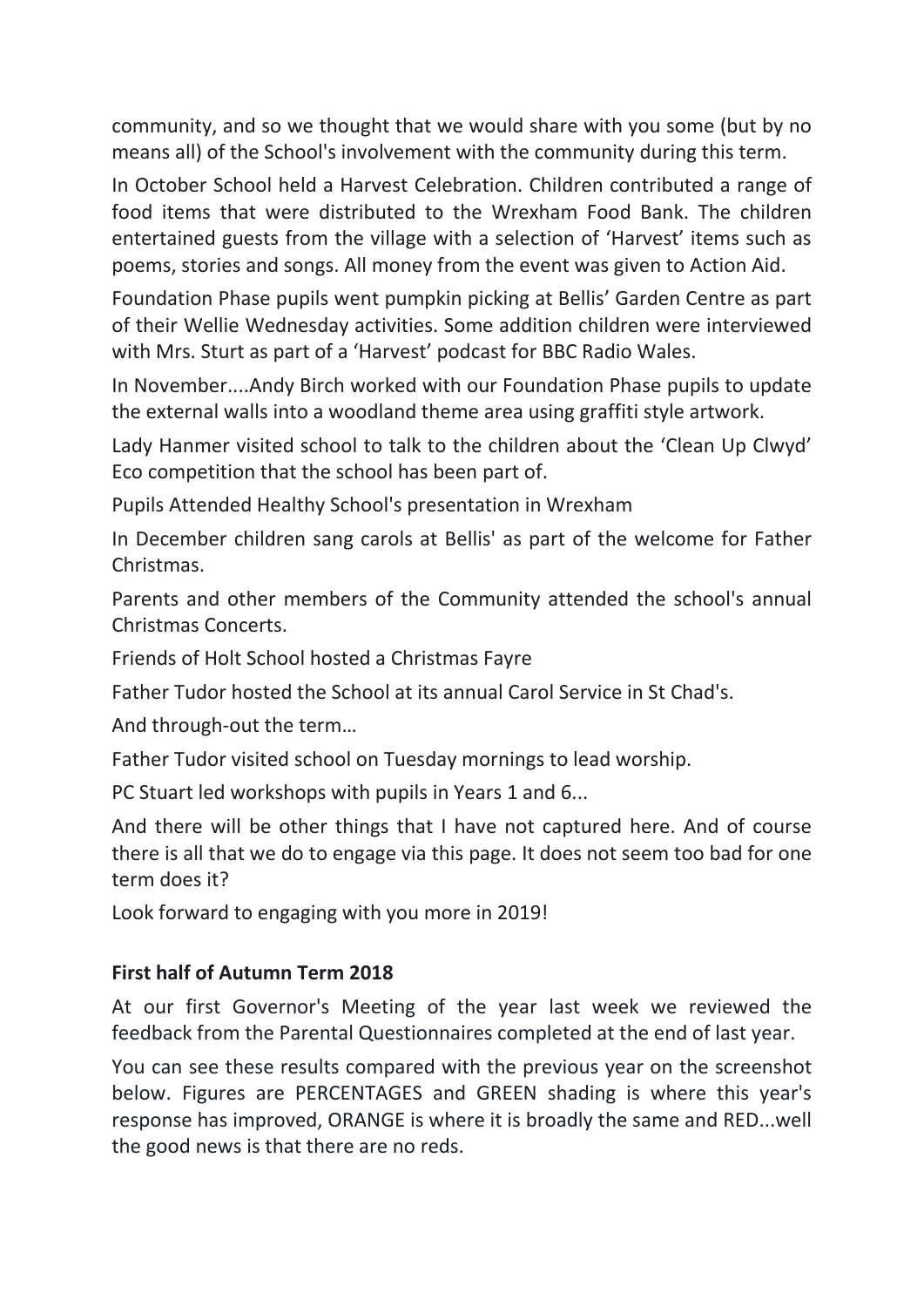Overall more parents have contributed this year and... well just look at the **GREENS!** 

As well as the direct answers to the questions, parents had the opportunity to add any additional comments. The most popular comments in terms of both where parents thought that the school did well - and where parents thought that it could improve were:

Where we did well...

1. Transition letters for parents on the moving up day were very helpful with regard to expectations within the next year group/class 2. SeeSaw has been a great addition this year! 3. Children are very happy at Holt CP School. Fantastic staff!

Where we could improve

1. More trips / residentials for younger children 2. Nore More male teachers 3. Spread the dates of the trips out rather than them all coming at once eg **Preading the Contract of Contract Contract of Contract Contract Contract Contract Contract Contract Contract Contract Contract Contract Contract Contract Contract Contract Contract Contract Contract Contract Contract Cont** 4. Further transition support for Year 6 parents

5. More community involvement

And from Governors some feedback on those possible improvements:

1. More trips for younger children.............. Sorry but probably not. Our residential trips are actually run by the Local Authority and only for older age groups. With the younger children (Nursery) school experience is that as a group they are not usually ready for a trip until the summer term. We know that families go on trips all the time, but a school class is quite a big family!!!! and the logistics and duty of care is on a different scale.

2. More male teachers........... Yes, yes yes! I don't think anyone would disagree. Unfortunately when we have advertised for new teachers there are very few male applicants, and (as a man the next bit really hurts!) - they have not been very good! And of course as parents you want (as the law requires) teachers to be selected on their merit and not on their gender. Oh well someday our Prince will come!

3. Spread the dates of the trips out rather than them all coming at once eg Year 6.............. Agreed, and with a small year six class the opportunity exists this year to take both year 5 and 6 on one of the two summer term residential trips, so that from next year the trip will be in year 5 permanently.

4. Further transition support for Year 6 parents............... You have said that we have done better this year, but we know that with Bishop Heber now likely to take less of our children whilst Darland take more that transition will change.